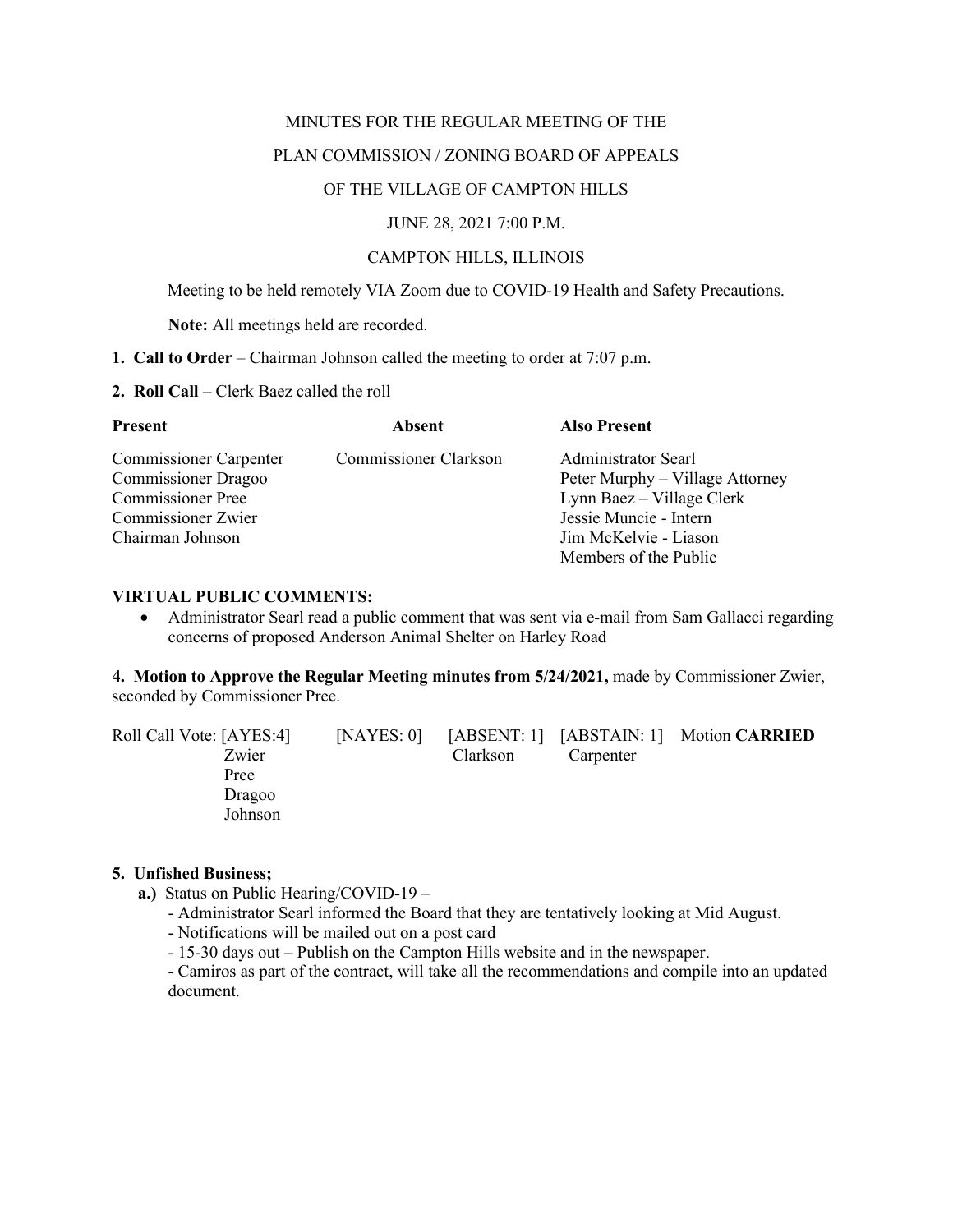## **6. New Business:**

# **a.) PUBLIC HEARING; Ciampi PUD – Zoning Amendment**

Commission/Board to hold a public Hearing for a Zoning Amendment \*\*1) to amend the provisions of the PUD-Planned Unit Development Zoning classification of certain territory in the Village. **2)** to exclude a certain portion of the territory from the PUD; and **3)** to classify said excluded portion in the F-Farming Zoning District, subject to a special use for a roadway.

**Motion to Open the Public Hearing** made by Commissioner Dragoo, seconded by Commissioner Zwier.

| Roll Call Vote: [AYES:5] | [NAYES: 0] |          | [ABSENT: 1] [ABSTAIN: 0] Motion CARRIED |
|--------------------------|------------|----------|-----------------------------------------|
| Dragoo                   |            | Clarkson |                                         |
| Zwier                    |            |          |                                         |
| Carpenter                |            |          |                                         |
| Pree                     |            |          |                                         |
| Johnson                  |            |          |                                         |

Swearing in of Jason Sanderson, Aaron Reinke – Attorney representing Mr. Ciampi and Micheal Matthys of the Linden Group was done by Village Attorney Peter Murphy.

## Attorney Murphy stated to **Amend agenda item #6 New Business – Public Hearing Item \*\*1) to amend the provisions of the PUD-Planned Unit Development Zoning classification of certain territory in the Village – To** *exclude* **this item as part of the Hearing tonight.**

Attorney Reinke presented the proposed amendment to the PUD to the Board.

Attorney Murphy had a few questions on behalf of the Board for Attorney Reinke following the presentation;

- 1. **PM** Was the PUD for Anderson Animal Shelter approved by Kane County?
	- Mike Matthys from the Linden Group on behalf of Anderson answered, Yes.
- 2. **PM** Was an access to Harley Road part of that approval process?
	- Mr. Matthys answered that the plan submitted to Kane County had sole access off of Rte. 38 and did not include access to Harley Road.
- 3. **PM** Mr. Reinke, is your client seeking tonight permission to put in that access road?
	- **Attorney Reinke** answered that Anderson Animal Shelter is seeking Special Use Permit to utilize the property for that purpose.
- **4. PM** Has a traffic study ben done?
	- Mr. Matthys answered that a traffic study has been done for Rte. 38 but is currently working with CTHD regarding a study off of Harley Rd.
- **5. PM** Is there a final plan?
	- **Mr. Matthys** answered that he is working with Anderson Animal Shelter for a finalized comprehensive plan with roadway connection.

Attorney Murphy made a recommendation to the Board to wait on approval until a final plan and traffic study is completed.

Administrator Searl concurred and recommended a continuance of the hearing until the next meeting.

Consensus from the Board on continuance of the Public Hearing.